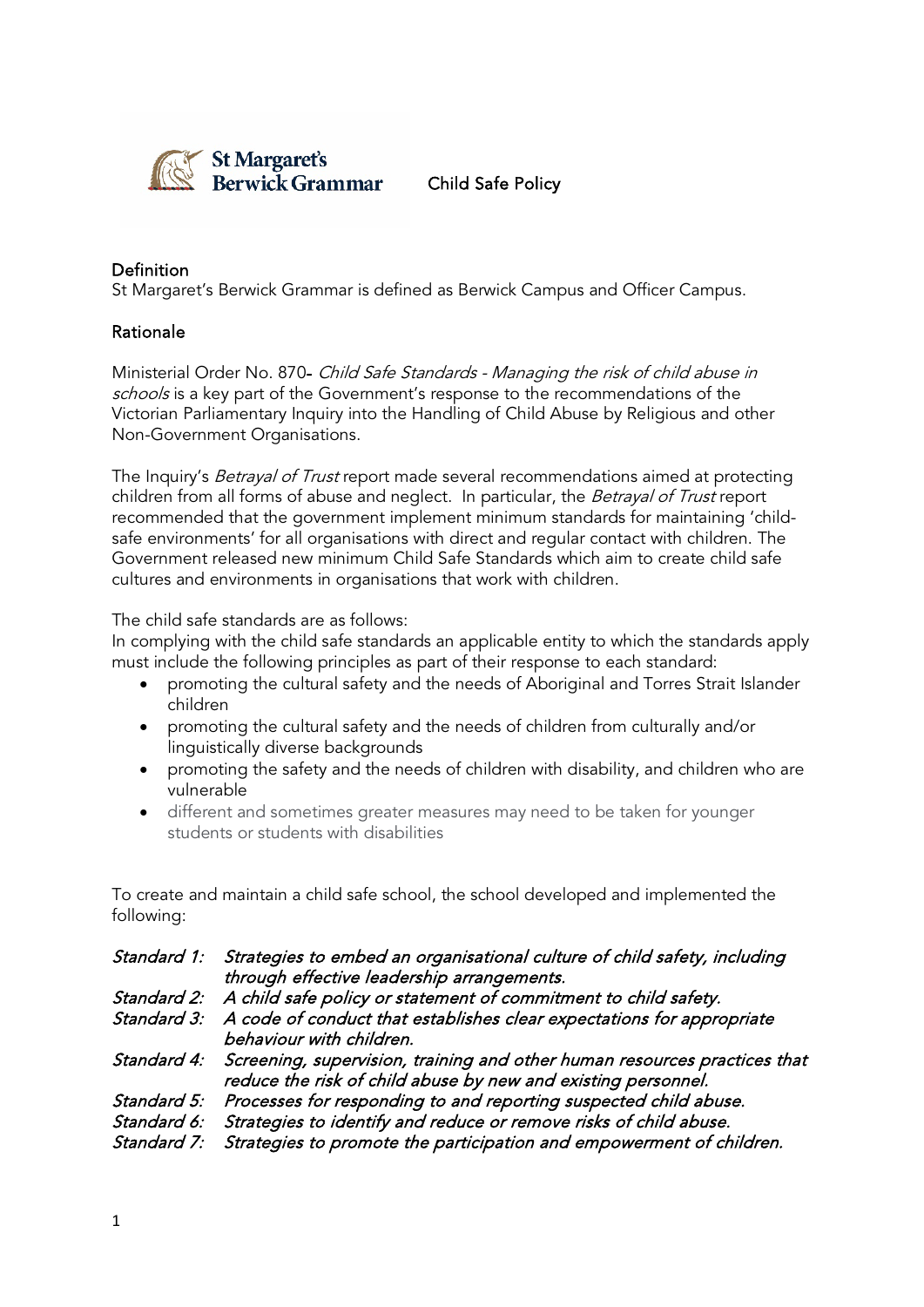St Margaret's Berwick Grammar is committed to the safety and wellbeing of children and young people. This policy consolidates a series of policies which have been developed and implemented by St Margaret's Berwick Grammar to create a safe *school environment<sup>[1](#page-1-0)</sup>*, in alignment with our core values of Curiosity, Courage, Character and Respect. Our school community recognises the importance of, and a responsibility for, ensuring our school is a safe, supportive, enriching, and inclusive environment which respects and fosters the emotional, psychological and physical wellbeing of its students, enabling them to thrive in their learning and development.

### Our commitment to child safety

St Margaret's Berwick Grammar is committed to *child safety<sup>[2](#page-1-1)</sup>*.

We have **zero tolerance of** *child abuse***[3](#page-1-2),** and all allegations and safety concerns will be treated very seriously and consistently with our robust policies and procedures.

We want children to be safe, happy and empowered. We support and respect all children, as well as our staff and volunteers.

We are committed to the safety, inclusion, participation, empowerment and the needs of all children.

We have legal and moral obligations under the *Children, Youth and Families Act 2005*, to contact authorities when we are worried about a child's safety. This is outlined in the school's Child Protection Mandatory Reporting and Reportable Conduct Policy, which we follow rigorously.

St Margaret's Berwick Grammar is committed to preventing child abuse and identifying risks early, removing and reducing these risks. This applies to all school environments, including physical and online environments.

St Margaret's Berwick Grammar has robust human resources and recruitment practices for all staff and volunteers and is committed to regularly training and educating our staff and volunteers on child abuse risks.

We support and respect all children, as well as our staff and volunteers are committed to the principle of inclusion, cultural safety and the needs of Aboriginal and Torres Strait Islander children, children from a culturally and/or linguistically diverse backgrounds, and to providing a safe environment for children with a disability, and children who are vulnerable. Different and sometimes greater measures may need to be taken for younger students or students with disabilities.

<span id="page-1-2"></span><sup>3</sup> *Child abuse* includes-

- any act committed against a child involving
	- o a sexual offence or
	- o an offence under Section 49B (2) of the *Crimes Act 1958* (grooming)
- the infliction, on a child, of
	- physical violence including corporal punishment or
	- o serious emotional or psychological harm
- serious neglect of a child.

<span id="page-1-0"></span><sup>1</sup> *School environment* means any physical or virtual place made available or authorized by the school governing authority for use by a child during or outside of school hours.

<span id="page-1-1"></span><sup>2</sup> *Child safety* encompasses matters related to protecting all children from child abuse, managing the risk of child abuse, providing support to a child at risk of child abuse, and responding to incidents or allegations of child abuse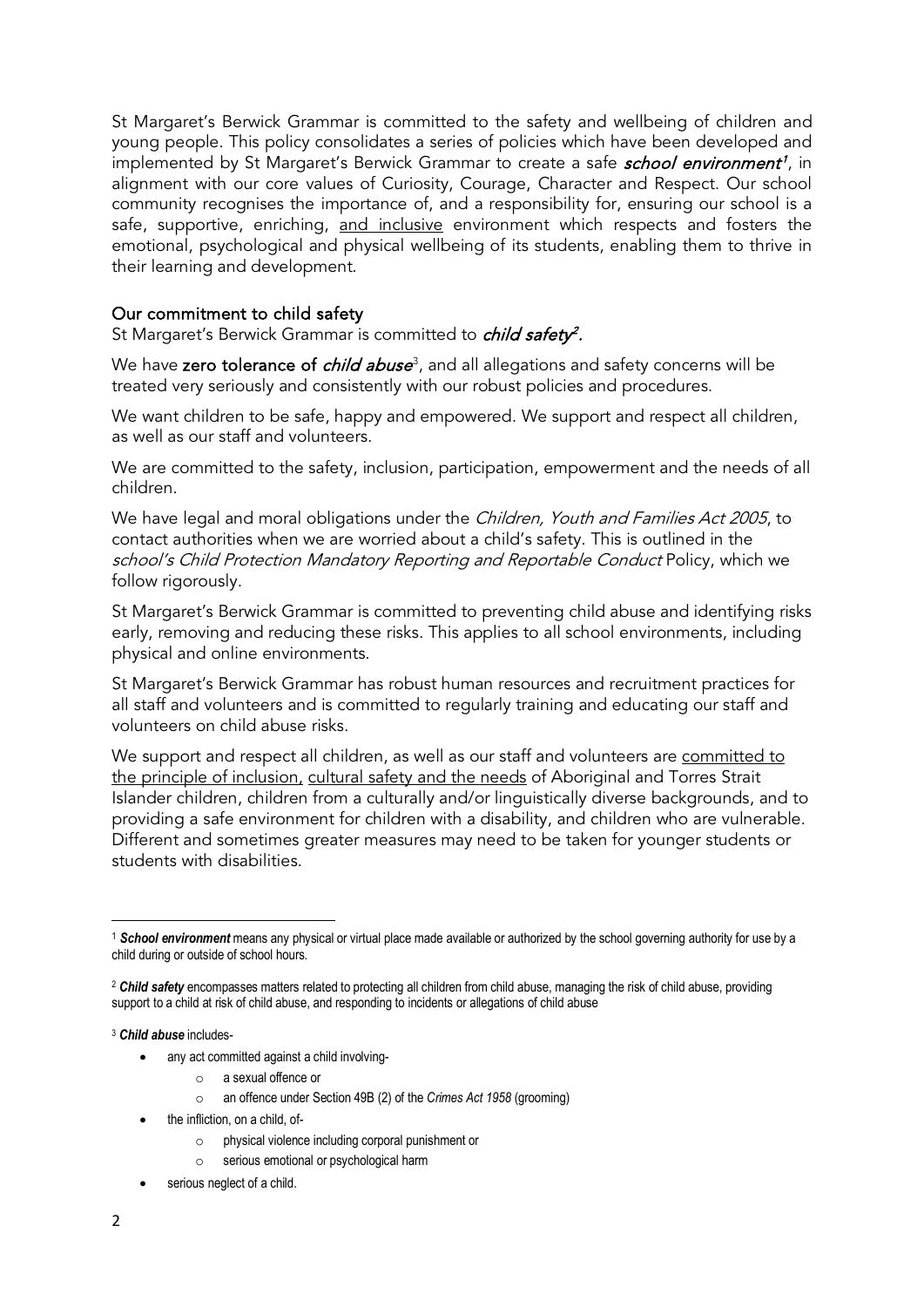We have specific policies, procedures and training links on Nexus that support our leadership team, staff and volunteers to achieve these commitments.

If you believe a child is at immediate risk of abuse phone 000.

# Principal, Council and School Executive

The Principal, Council and School Executive are responsible and committed to achieving all strategies in relation to embedding a culture of child safety and is a standing agenda item at Council meeting each August and weekly Executive meetings. Child safety policies are ratified and communicated in the principal staff briefing letters. Policies are reviewed every 3 years or as circumstances dictate and located on Nexus and the school website for staff, students and the broader community. The Governing body Independent Schools Victoria (ISV) provides Child safety standard updates and online training, ISV website and email updates to embed a culture of Child safety at St. Margaret's Berwick Grammar.

Fulfilling the roles and responsibilities contained in the procedure does not displace or discharge any other obligations that arise if a person reasonably believes that a child is at risk of child abuse.

### Our Students

This policy is intended to empower children who are vital and active participants in our school. We involve them when making decisions, especially about matters that directly affect them. We listen to their views and respect what they have to say.

We promote diversity and celebration of difference, and people from all walks of life and cultural backgrounds are welcome. We:

- promote the cultural safety, inclusion, participation, empowerment and the needs of Aboriginal and Torres Strait Islander children
- promote the cultural safety, inclusion, participation, empowerment and the needs of children from culturally and/or linguistically diverse backgrounds
- ensure the needs of children with a disability and children who are vulnerable are included, safe and can participate equally
- different and sometimes greater measures may need to be taken for younger students or students with disabilities

# Our Staff and Volunteers

All staff<sup>[4](#page-2-0)</sup> and volunteers must agree to abide by our Responsible Behaviour Policy, Child Safe Policy and Child Safety Code of Conduct (acceptable and unacceptable behaviour) which specifies the standards of conduct required when working with children. Relationship boundaries are carefully explained and staff are directed to avoid behaviours and actions which could place students and staff at risk of harm or of allegations of harm. 'Teachers are always in a professional relationship with the students in their school, whether at school or  $not<sup>5</sup>$  $not<sup>5</sup>$  $not<sup>5</sup>$ 

<span id="page-2-0"></span><sup>4</sup> School staff means in a non-government school, an individual working in a school environment who is:

o directly engaged or employed by a school governing authority

o a volunteer or contracted service provider

o a minister of religion.

<span id="page-2-1"></span><sup>5</sup> Victorian Institute of Teaching, *Victorian Teaching Profession Codes of Conduct and Ethics*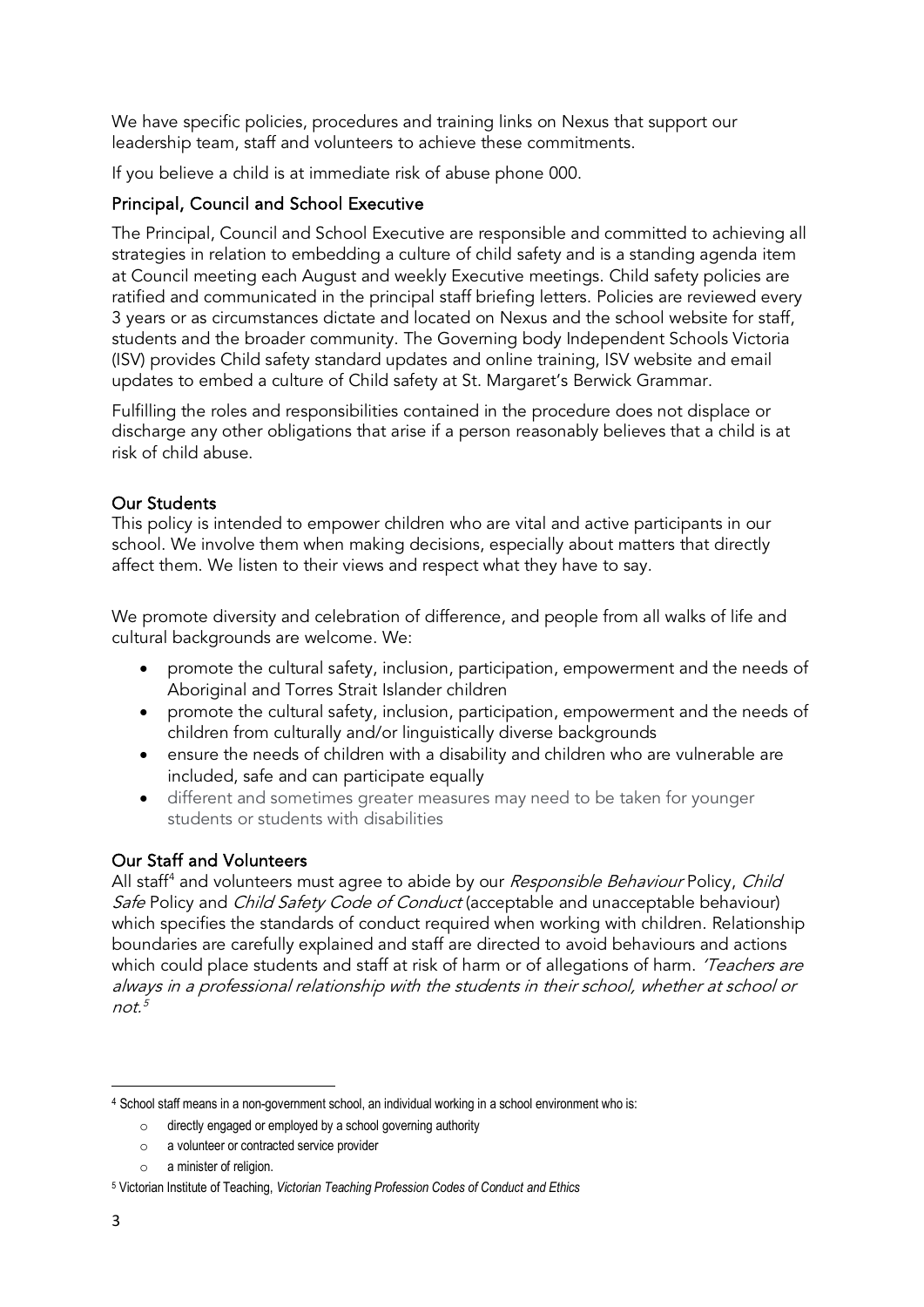All staff position descriptions include a statement concerning the staff member's position in context, roles, responsibilities and accountabilities with respect to child protection.

We promote diversity and celebration of difference, and people from all walks of life and cultural backgrounds are welcome. We:

- promote the cultural safety, inclusion, participation, empowerment and the needs of Aboriginal and Torres Strait Islander children
- promote the cultural safety, inclusion, participation, empowerment and the needs of children from culturally and/or linguistically diverse backgrounds
- ensure the needs of children with a disability and children who are vulnerable are included, safe and can participate equally
- different and sometimes greater measures may need to be taken for younger students or students with disabilities

Teachers complete yearly online mandatory reporting training and refer to Nexus for child safe policies and procedures. Safety Officers are trained and identified on posters throughout SMBG.

Teachers communicate child safety measures at SMBG assembly.

Staff will be suspended while under investigation for a child abuse or other criminal offence matters, after consideration by the Senior Executive. The principal will inform the school Council and if found guilty their employment will be terminated.

# How St Margaret's Berwick Grammar supports children to identify, discuss and report child safety matters and respond appropriately.

- Principal takes immediate action to reduce or remove the risk to the child. Such an action might include: if the adult concerned is a staff member, immediately standing that person down or otherwise removing their access to students while an investigation is underway until the allegation is resolved
- Students are provided confidential Counsellor/Psychologist appointments, as required
- Child Safety Officers are trained on how to support children to identify, discuss and report child safety matters and respond appropriately
- Age specific child safety posters with photos of the Child Safety Officers are displayed throughout ELC, JS, SG and SB
- Teachers are trained in Mandatory Reporting
- Assembly child safety presentation
- Child Safe policies and procedures are on Nexus and the school Website
- Child safety is an agenda item at the Principal morning teas with parents
- Child safety is also a standing item on all relevant agendas

Any inappropriate behaviour will be reported through appropriate channels, including the Department of Families, Fairness and Housing (DFFH) and Victoria Police as soon as it is practicable to do so, unless the person has a reasonable excuse for not doing so, depending on the severity and urgency of the matter

The Head/s of School (Wellbeing) and Student wellbeing team in collaboration with Mentor staff are responsible for overall operation of the wellbeing system. This includes:

• providing guidance and support in individual student wellbeing issues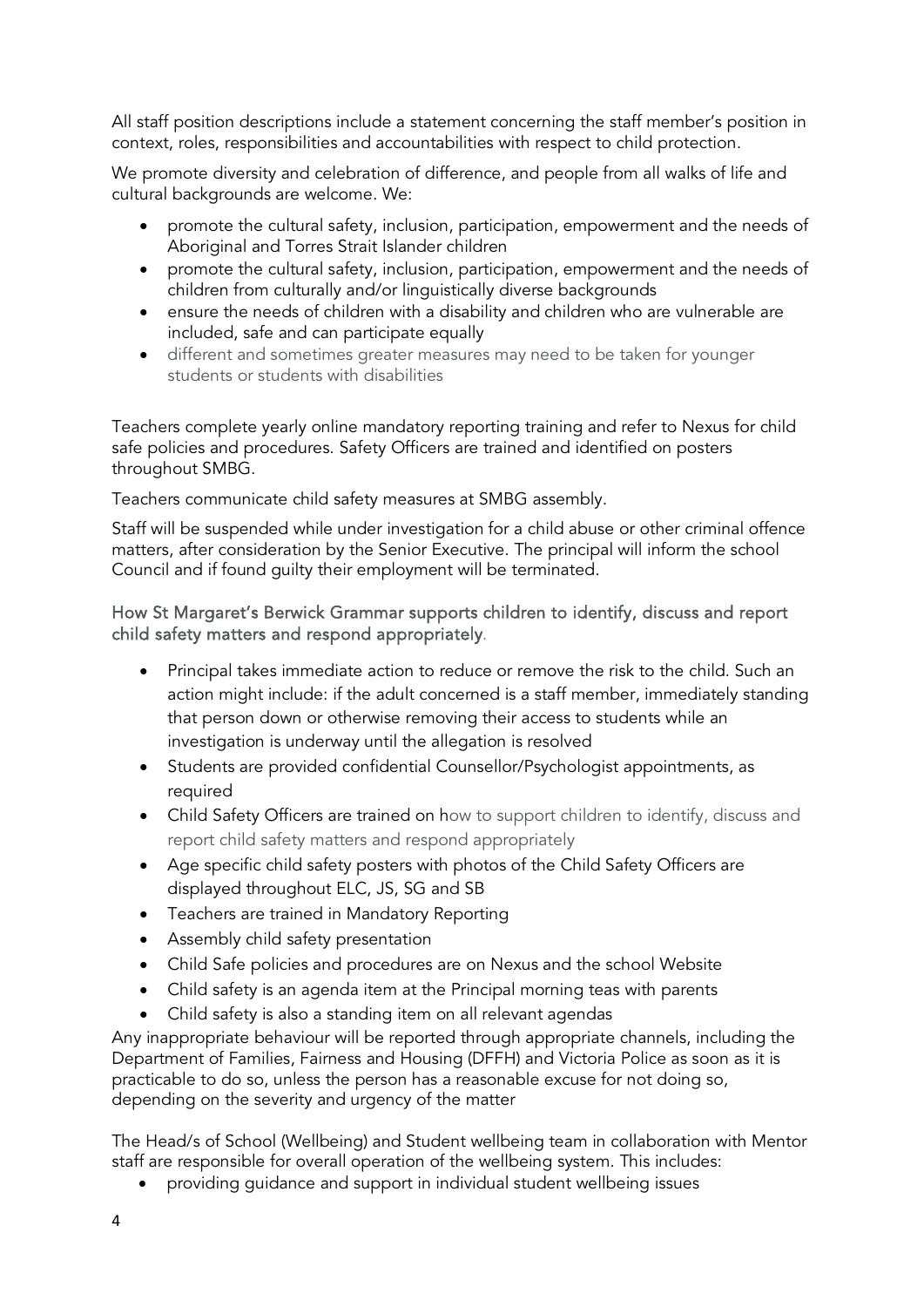- leading the school's child safety culture
- developing and enhancing the school's child safety strategies
- proactively monitoring the effectiveness of the child safety strategies
- coordinating reviews of the child safe strategies
- communicating the strategies and Child Safe policy with the school community
- leading and developing programs for children about the school's child safety strategies
- providing training and professional development on the school's child safety strategies.

### Our Parents

Parents are informed of availability of all policies and procedures on enrolment. Parents also receive regular updates via newsletters and contribute to reviews and discussions of Child safe policies and processes through various fora including regular Principal morning teas in Chinese. Over 40% of families have a LOTE background and if a family does not speak English a Chinese translator is available.

# Training and supervision

Training and education is important to ensure that everyone at St Margaret's Berwick Grammar understands that child safety is everyone's responsibility.

St Margaret's Berwick Grammar culture aims for all staff and volunteers to feel confident and comfortable in discussing any allegations of child abuse or child safety concerns. We train our staff and volunteers to identify, assess, and minimise risks of child abuse and to detect potential signs of child abuse.

Furthermore, the school supports its staff and volunteers through ongoing supervision to:

- develop their skills to protect children from abuse
- promote the cultural safety, inclusion, and the needs of Aboriginal and Torres Strait Islander children,
- promote the cultural safety, inclusion, and the needs of children from linguistically and/or diverse backgrounds
- promote the safety, inclusion, and the needs of children with disability, and children who are vulnerable
- different and sometimes greater measures may need to be taken for younger students or students with disabilities

New employees and volunteers undergo a staff induction which emphasises duty of care, our commitment to child safety and that everyone has a role to play in protecting children from abuse, as well as checking that their behaviour towards children is safe and appropriate. Any inappropriate behaviour will be reported through appropriate channels, including the Department of Families, Fairness and Housing (DFFH) and Victoria Police as soon as it is practicable to do so, unless the person has a reasonable excuse for not doing so, depending on the severity and urgency of the matter. Please refer to the school's Child Protection, Mandatory Reporting and Reportable Conduct Policy. All staff are required to complete the online training module on *Protecting Children – Mandatory Reporting and* Other Obligations.

### Recruitment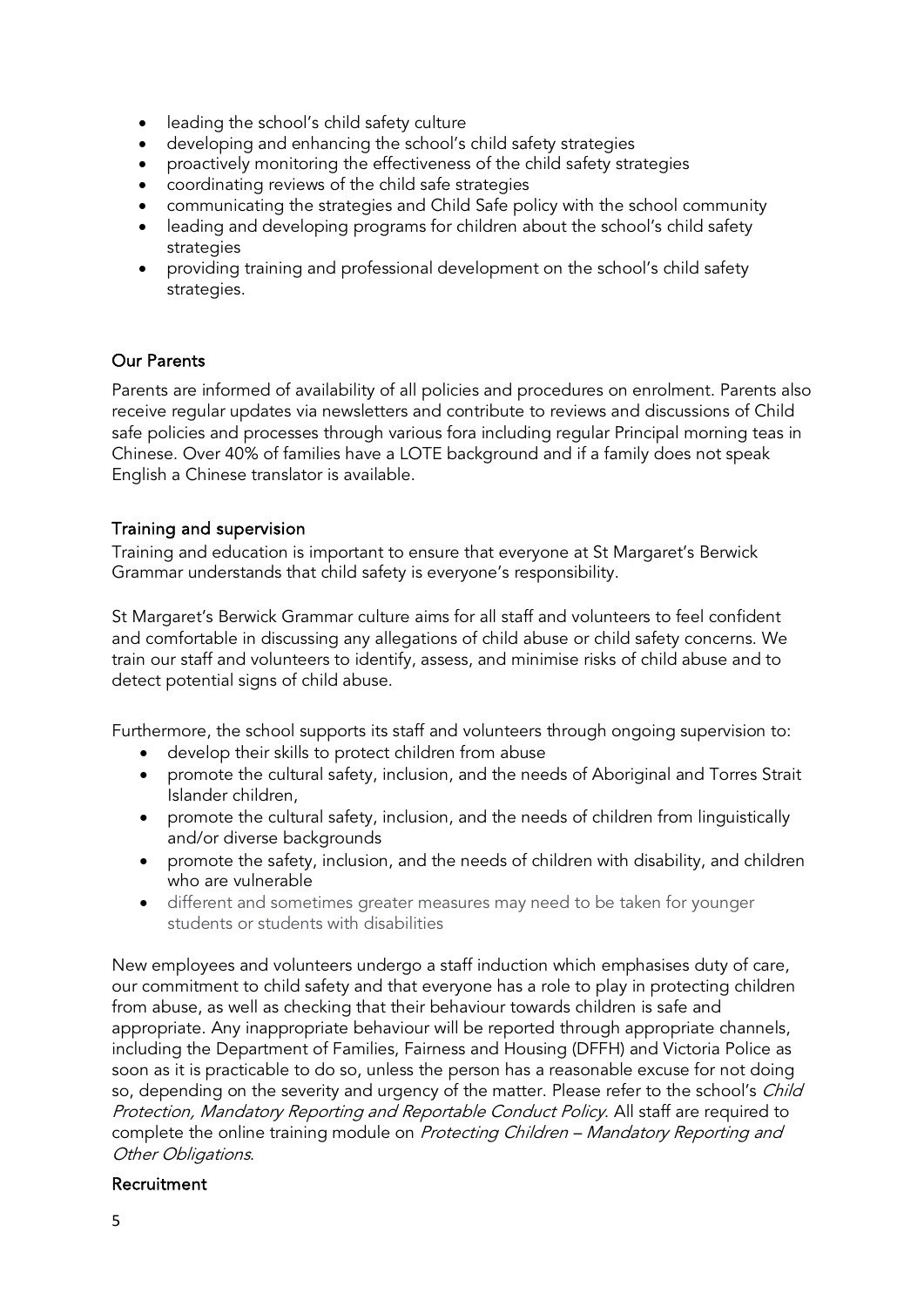St Margaret's Berwick Grammar takes all reasonable steps to employ skilled people to work with children. We develop selection criteria and advertisements which clearly demonstrate our commitment to child safety and an awareness of our social and legislative responsibilities. The school understands that when recruiting staff and volunteers we have ethical and legislative obligations.

All applicants applying for *child connected work<sup>6</sup>* at St Margaret's Berwick Grammar are informed of our Child Safe Policy, Child Protection and Mandatory Reporting and Reportable Conduct Policy, Child Safety Code of Conduct, Responsible Behaviour Policy and our zero tolerance of child abuse.

We take all reasonable steps to employ skilled people to work with children.

- We use a combination of pre-employment screening processes when employing staff. These processes include: developing a selection criteria and advertisements which clearly demonstrate our commitment to child safety and an awareness of our social and legislative responsibilities.
- Relevant checks are carried out to verify the applicant's identity, employment history and qualifications.
- Applicants selected for interview are subjected to rigorous questioning.
- Reference checks are carried out and include suitability to work with children.
- All teachers must be registered with the Victorian Institute of Teaching (VIT).
- All members of staff, including volunteers, must hold a current Working with Children Check and provide evidence of this Check.
- All staff, contractors and subcontractors are inducted and include child safety on commencement of employment and sign the child safety code of conduct policy.

### Fair procedures for personnel

The safety and wellbeing of children is our primary concern. We are also fair and just to personnel. The decision we make when recruiting, assessing incidents and undertaking disciplinary action will always be thorough, transparent and based on evidence.

We record all allegations of abuse and safety concerns using our Child Safety Incident Report, including investigation updates. All records are confidential and securely stored on a password protected digital repository.

### **Privacy**

All personal information considered and recorded will respect the privacy of the individuals involved, whether they be staff, volunteers, parents or children, unless there is a risk to someone's safety. The school has safeguards and practices in place to ensure any personal information is protected. Everyone is entitled to know how this information is recorded, what will be done with it, and who will have access to it. Refer also to the school's Privacy Policy.

### Substantial Risk definition

[means a](https://www.lawinsider.com/dictionary/substantial-risk-of-child-sexual-abuse) strong possibility, as contrasted with a remote or significant possibility, that a certain result may occur or that certain circumstances may exist.

### Legislative responsibilities

Our organisation takes our legal responsibilities seriously, including:

<span id="page-5-0"></span><sup>6</sup> *Child connected work* means work authorised by the school governing authority and performed by an adult in a school environment while children are present or reasonably expected to be present.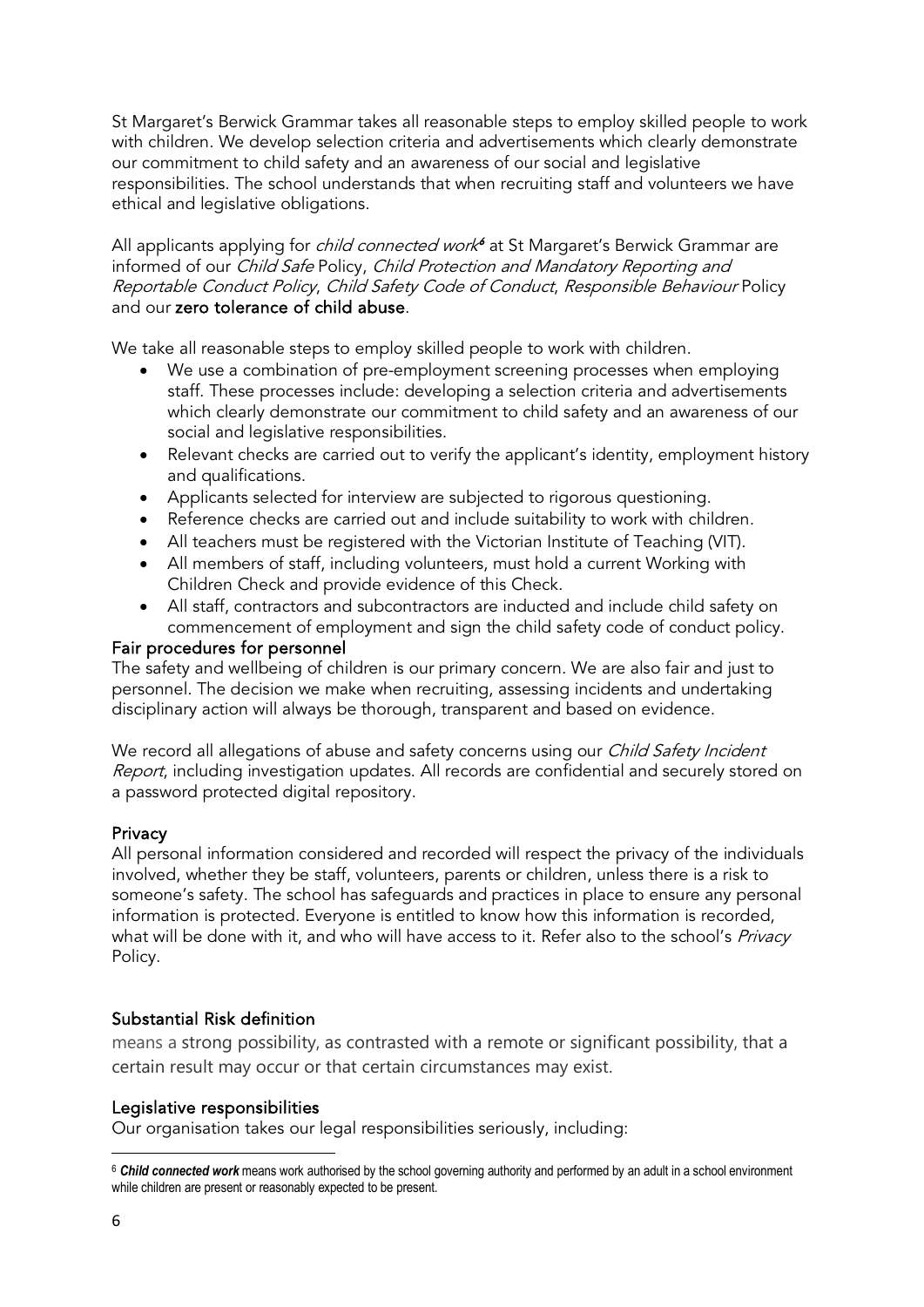- **Failure to disclose**: Reporting child sexual abuse is a community-wide responsibility. All adults in Victoria who have a reasonable belief that an adult has committed a sexual offence against a child under 16 have an obligation to report that information to the police as soon as it is practicable to do so, unless the person has a reasonable excuse for not doing so
- **Failure to protect**: People of authority in our organisation will commit an offence if they know of a substantial risk of child sexual abuse and have the power or responsibility to reduce or remove the risk, but negligently fail to do so
- Any personnel who are *mandatory reporters* must comply with their duties.

### Risk management

St Margaret's Berwick Grammar is required to protect children and proactively manage risks of abuse to our children.

We have risk management policies and procedures to;

- identify, assess, and take steps to minimise child abuse risks
- detect suspected child abuse
- safeguard the child and
- report suspected child abuse to the appropriate authorities.

### Allegations, concerns and complaints

St Margaret's Berwick Grammar takes all allegations seriously and has practices in place to investigate thoroughly and quickly. We work to ensure all children, families, staff and volunteers know what to do and who to tell if they observe or are a victim and if they notice inappropriate behaviour. We all have a responsibility to report an allegation of abuse if we have a reasonable belief that an incident took place.

If an adult has a reasonable belief that an incident has occurred, then they must report the incident. Factors contributing to reasonable belief may be:

- a child states they or someone they know has been abused (noting that sometimes the child may in fact be referring to themselves)
- behaviour consistent with that of an abuse victim is observed
- someone else has raised a suspicion of abuse but is unwilling to report it
- observing suspicious behaviour.

### Child Information Sharing Scheme (CISS), the Family Violence Information Sharing Scheme (FVISS) and the Family violence Multi-Agency Risk Assessment and Management (MARAM)

As of Term 2, 2021, the Child Information Sharing Scheme (CISS), the Family Violence Information Sharing Scheme (FVISS) and the Family violence Multi-Agency Risk Assessment and Management (MARAM) Framework were launched. Please note that collected information will be shared if the school believes it may be in line with the Child Information Sharing Scheme (CISS), the Family Violence Information Sharing Scheme (FVISS) and the Family violence Multi-Agency Risk Assessment and Management (MARAM) Framework requirements.

### Process

- 1. Request to be submitted to Point of Contact or Principal
- 2. Action to be conducted by Principal and Point of Contact (Counsellor).
- 3. Check other org is an ISE (Info sharing) (or RAE (Risk Assessment) if a FVISS request)